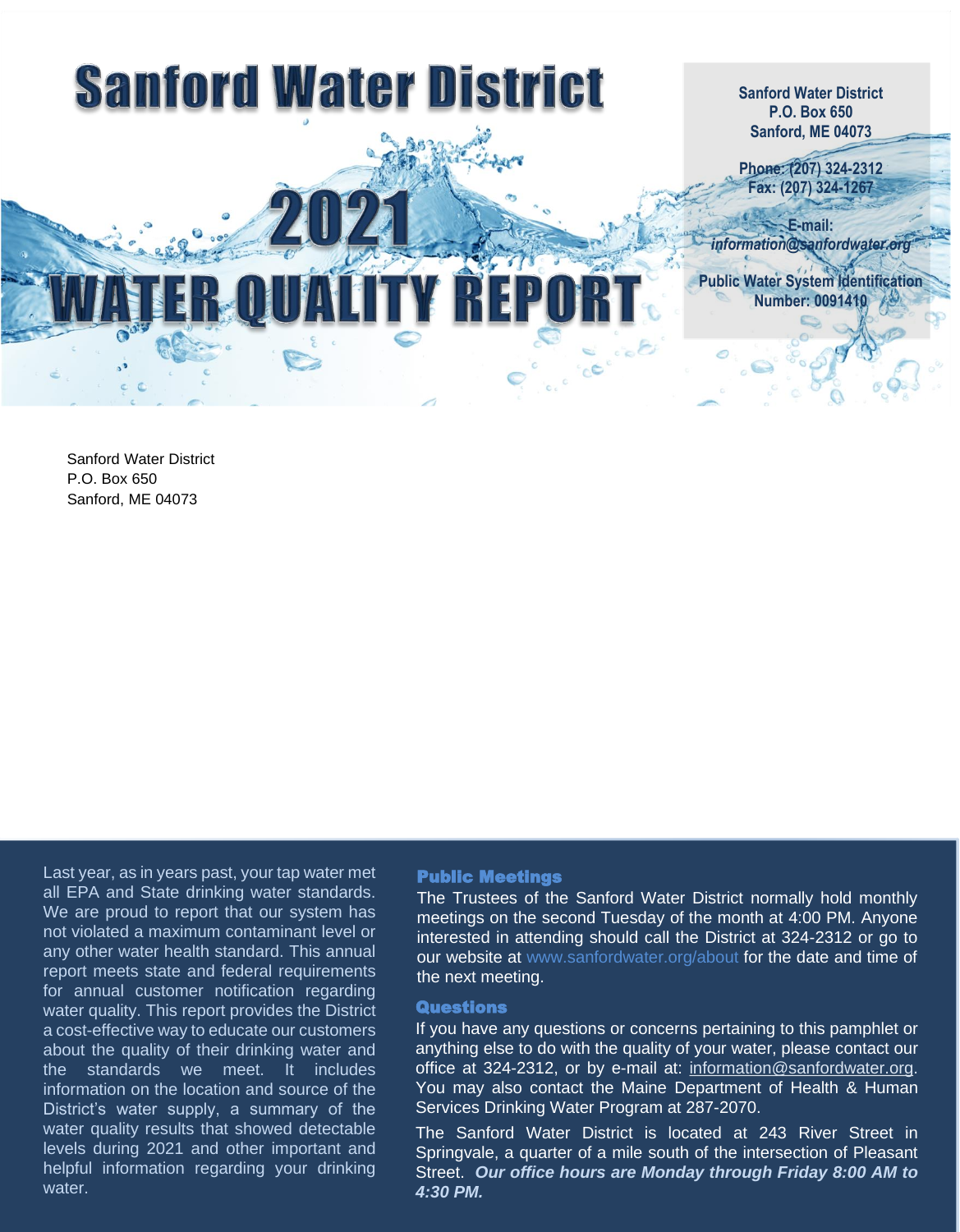# 2021 DETECTED CONTAMINANTS

|                                                                          |                                                             | <b>SWD</b><br><b>Highest</b> | <b>SWD Range</b> |              | <b>Highest</b><br><b>Allowed</b> | <b>EPA</b><br>Goal |                                                         |
|--------------------------------------------------------------------------|-------------------------------------------------------------|------------------------------|------------------|--------------|----------------------------------|--------------------|---------------------------------------------------------|
|                                                                          | <b>Substance</b>                                            | <b>Detected</b>              | <b>Detected</b>  | <b>Units</b> | (MCL)                            | (MCLG)             | <b>Source</b>                                           |
| Microbiological                                                          | <b>Total Coliform Bacteria</b>                              | $\mathbf{0}$                 | $\sim$           | Positive     | -1                               | $\Omega$           | Naturally present in the environment                    |
|                                                                          | Arsenic                                                     | 3.1                          | 0 to 3.1         | ug/l         | 10                               | $\Omega$           | Erosion of natural deposits                             |
| <b>Inorganics</b>                                                        | <b>Barium</b>                                               | 0.02                         | 0 to 0.02        | mg/l         | $\overline{2}$                   | $\overline{2}$     | Erosion of natural deposits                             |
|                                                                          | <b>Nitrate</b>                                              | 1.2                          | 0 to 1.2         | mg/l         | 10                               | 10                 | Erosion of natural deposits, runoff from fertilizer use |
| Fluoride Average 0.70                                                    | Fluoride                                                    | 0.88                         | 0.55 to 0.88     | mg/l         | $\overline{4}$                   | 4                  | Water additive to promote strong teeth                  |
| <b>Radionuclides</b>                                                     | Radon (12-13-17)                                            | 930                          | $\ast$           | pCi/l        | 4,000                            | 4,000              | *Erosion of natural deposits (See Radon section)        |
|                                                                          | Radium 226 (06-17-20)                                       | 0.4                          | 0 to 0.4         | pCi/l        | 5 pCi/l                          | $0$ pCi/l          | Erosion of natural deposits                             |
|                                                                          | Radium 228 (06-17-20)                                       | 0.3                          | 0 to 0.3         | pCi/l        | 5 pCi/l                          | 0 pCi/l            | Erosion of natural deposits                             |
|                                                                          | <b>Combined Radium</b><br>$(06-17-20)$                      | 0.7                          | 0 to 0.7         | pCi/l        | 5 pCi/l                          | $0$ pCi/l          | <b>Erosion of natural deposits</b>                      |
| <b>LRAA</b>                                                              |                                                             |                              |                  |              |                                  |                    |                                                         |
| <b>Disinfectants &amp;</b><br><b>Disinfection By-</b><br><b>Products</b> | <b>Total Trihalomethanes</b>                                | 14.3                         | 14.2 to 14.4     | ug/l         | 80                               | $\mathbf{0}$       | By-product of drinking water chlorination-occurs when   |
|                                                                          | <b>Total Haloacetic Acids</b>                               | 4.1                          | 2.7 to 5.5       | ug/l         | 60                               | $\overline{0}$     | chlorine combines w/naturally occurring organic matter  |
|                                                                          | <b>RAA</b>                                                  |                              |                  |              | <b>MRDL</b>                      | <b>MRDG</b>        |                                                         |
|                                                                          | <b>Chlorine Residual</b>                                    | 0.16                         | 0 to 0.6         | mg/l         | $\overline{4}$                   | $\overline{4}$     | By-product of drinking water chlorination               |
| <b>Number of Samples</b>                                                 |                                                             |                              |                  |              | <b>Action</b>                    |                    |                                                         |
|                                                                          | SWD 90 <sup>th</sup> Percentile<br><b>Over Action Level</b> |                              |                  |              | <b>Level</b>                     |                    |                                                         |
| <b>Lead &amp; Copper</b><br>2020                                         | Lead<br>4                                                   | 0 of 30 samples taken        |                  | ug/l         | 15                               | $\Omega$           | Corrosion of household plumbing                         |
|                                                                          | 0.443<br>Copper                                             | 0 of 30 samples taken        |                  | mg/l         | 1.3                              | 1.3                | Corrosion of household plumbing                         |

*For Lead and Copper, 90% of samples must be below the Action Level.*

*Note: The EPA requires monitoring of many drinking water contaminants. Those listed above are the only contaminants detected in your drinking water.*

In order to ensure that tap water is safe to drink, EPA prescribes regulations which limit the amount of certain contaminants in water provided by public water systems. Food and Drug Administration regulations establish limits for contaminants in bottled water which must provide the same protection for public health.

The state allows us to monitor for some contaminants less than once per year because the concentrations of these contaminants do not change frequently. Some of our data reviewed for this report, though representative, is more than one year old (dates are noted in these cases). The District conducts sampling programs for over 100 contaminants.

**MCL (***Maximum Contaminant Level):* The highest level of a contaminant that is allowed in drinking water. MCLs are set as close to the MCLGs as feasible using the best available treatment technology.

**MCLG** (*Maximum Contaminant Level Goal):* The level of a contaminant in drinking water below which there is no known or expected risk to health. MCLGs allow for a margin of safety.

**LRAA** *(Locational Running Annual Average):* A 12 month rolling average of all monthly or quarterly samples at specific sampling locations.

**RAA (***Running Annual Average):* The average of all monthly or quarterly samples for the last year at all sample locations.

**MRDL (***Maximum Residual Disinfectant Level):* The highest level of a disinfectant allowed in drinking water.

**MRDLG (***Maximum Residual Disinfectant Level Goal):* The level of a drinking water disinfectant below which there is no known or expected risk to health. MRDLGs do not reflect the benefits of the use of disinfectants to control microbial contaminants.

**Action Level:** The concentration of a contaminant which, if exceeded, triggers treatment or other requirements which a water system must follow.

**ug/l:** micrograms per liter (parts of contaminant per billion parts of water)

**mg/l:** milligrams per liter (parts of contaminant per million parts of water)

**pCi/l:** picocuries per liter, a measure of radioactivity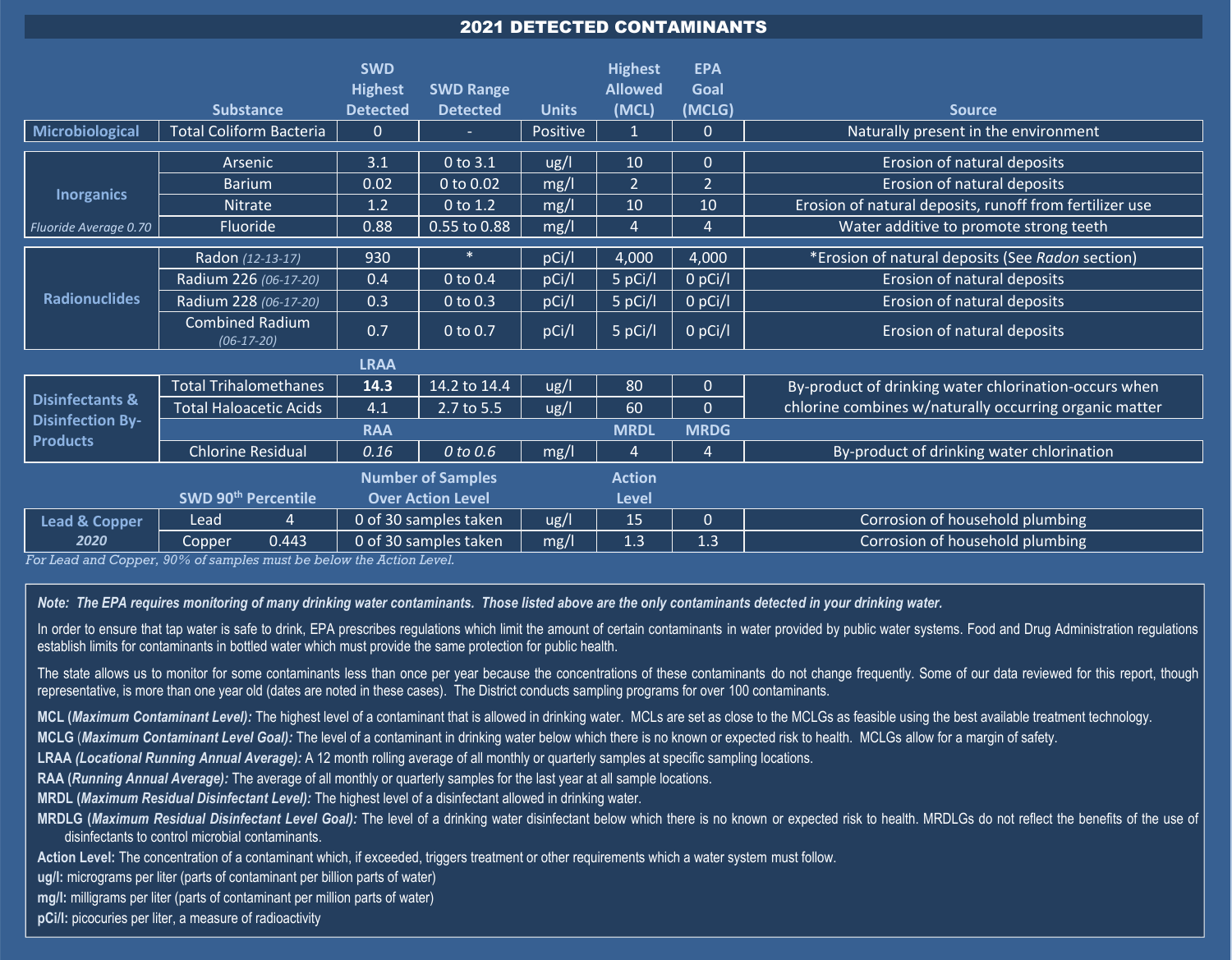#### Year in Review

2021 was a year when the District saw outside operations and construction restarting after the lull of 2020. The District spent most of the construction season working on the City of Sanford's road reconstruction projects, including the West Side Village project and the Railroad Avenue reconstructions. We replaced service lines, valve boxes and water mains on these projects, updating District infrastructure along side work being done by both the City of Sanford and the Sanford Sewerage District. These improvements not only prevent issues under the new City roads, they also improve water quality for the customers in those areas.

The District continued to deal with various challenges of operating a public water system in a pandemic. Throughout the year the District produced both safe and abundant water to its customers, meeting or exceeding all applicable regulatory requirements. Our employees continued to be on the job every day providing both safe drinking water and quality customer service. Providing a safe working environment for our employees has been essential to continuity of operations for the District, we appreciated the patience of our customers as operations gradually returned to normal.

# Source Water Assessment

The Maine Department of Health and Human Services Drinking Water Program completed an assessment of the District's water supply sources as part of the Source Water Assessment Program (SWAP) in 2003. The wells received a Moderate risk rating based on the well type and geology of the surficial aquifers. Based on land use, water tests, land ownership and protection by zoning ordinances, the rating for the existing protection from contamination is Low to Moderate. The future risk is rated Moderate to High.

*Where feasible, the District should consider additional land or easement acquisition of properties near the wells to reduce the future risk of contamination. The assessment is on file at the District office, City office and the State Drinking Water Program.*

# Water Quality Testing

Extensive sampling programs are implemented by the District including the following:

- *Weekly sampling of the distribution system for bacteria, fluoride and chlorine residual*
- *Periodic sampling for organic and inorganic parameters at our source water wells*
- *Continuous monitoring of pH levels at the source pumping stations*
- *Daily monitoring of fluoride, iron, and chlorine residual concentrations at the source pumping stations*
- *Specific sampling schedules for radionuclides, copper, lead, and other parameters*

## **Treatment**

The District continues to add hypochlorite at its sources of supply as well as seasonally at two of our standpipes to create chlorine residuals in sections of the distribution system. Fluorosilicic acid is added to all source water to promote dental health. Fluoride levels must be maintained between 0.5 and 1.2 mg/L, the target level being 0.7 mg/L. Sodium hydroxide is added to all sources to produce less corrosive water with a higher pH level. Phosphate would be added to *Off-Line* wells for iron and manganese chelation if utilized.

#### The Sources

The Sanford Water District has nine sources of water supply. All are groundwater sources that draw water from sand and gravel aquifers located in the City of Sanford. Each source has been delineated to show the area within the 200-day and 2,500-day travel times. These areas are shown in the *City of Sanford Zoning Ordinance (Article 16 of Chapter 280-15-1)* which is available at the Water District. The District pumps an average of 1.64 million gallons of water a day to meet the water needs of the community.

*Main Pumping Station:* Naturally Developed Wells located on River Street *(currently off-line)*

*Cobb I Well:* Gravel Pack Well located on Spartan Drive.

*Cobb II Well:* Gravel Pack Well located on Spartan Drive.

*Country Club Road Well:* Gravel Pack Well located on Country Club #2 Road

*Old Mill Road Well:* Gravel Pack Well located on Old Mill Road

*Eagle Drive No. I Well:* Gravel Pack Well located on Eagle Drive *(currently off-line)*

*Eagle Drive No. II Well:* Gravel Pack Well located on Eagle Drive

*New Dam Well:* Gravel Pack Well located on New Dam Road *(currently off-line)*

**Bernier Road Wells:** Gravel Pack Wells located on Bernier Road